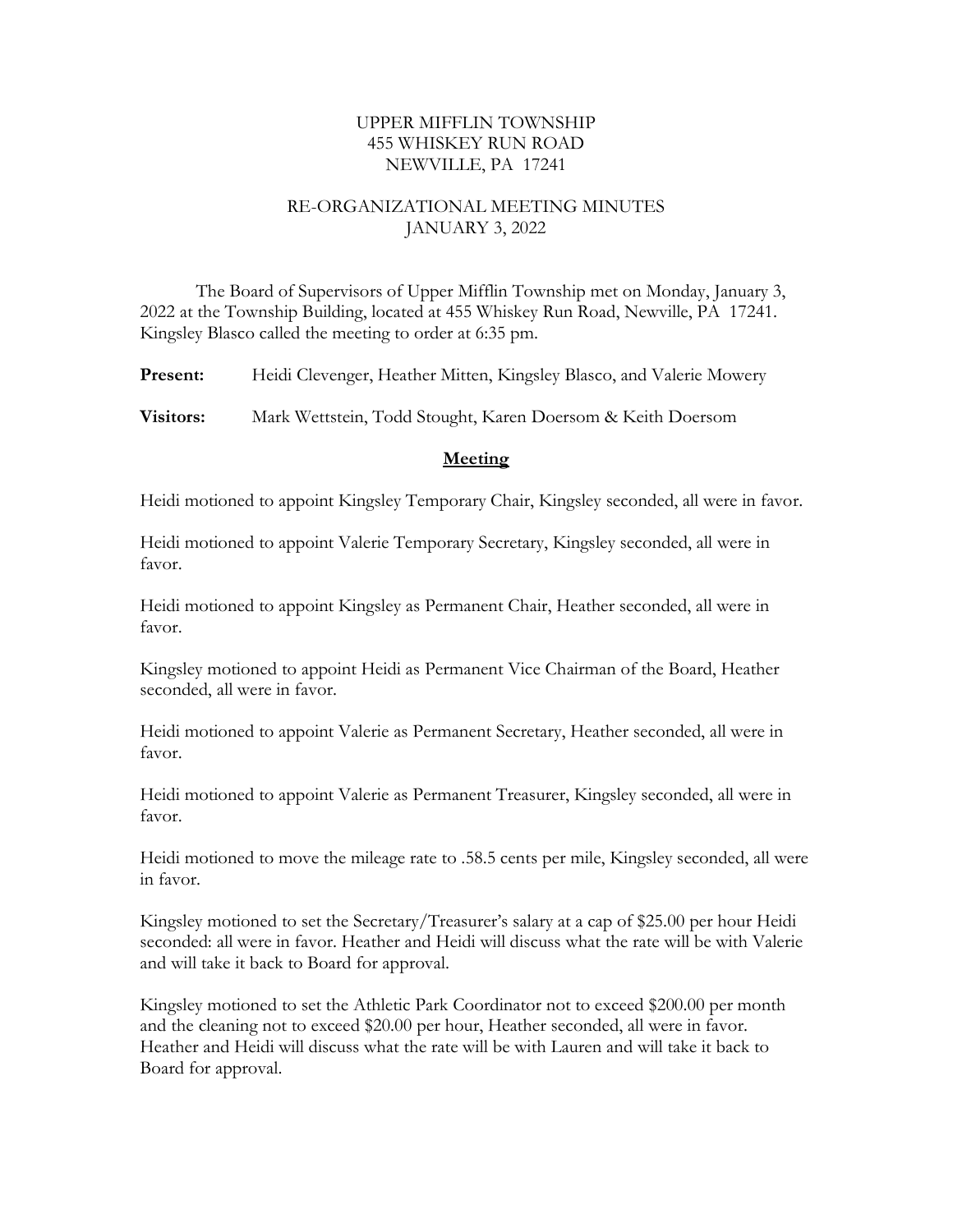Kingsley motioned to keep the Treasurer's Bond at \$400,000.00 upon the auditor's approval, Heidi seconded, all were in favor.

Heidi motioned to keep Kingsley Blasco as Road Master. Heather seconded; all were in favor.

Kingsley motioned to keep the current list of Road Workers and Road Crew, to include, Kingsley Blasco, Adam Cohick, Heidi Clevenger, Robert Shively, Jay Mowery and to add Wilbur Shenk, Marcus Burkholder Heather Mitten and Mark Wettstein. Heidi seconded; all were in favor.

Kingsley motioned to set the labor rate not to exceed \$20.00 per hour for the Road Crew, Heidi seconded; all were in favor. Upon The Auditors approval the Road Master's wage will be \$20.00 if approved.

Kingsley motioned to affirm the Supervisors employed by the township as Road Master/Road Crew Heidi seconded, all were in favor which will be Kingsley Blasco – Road Master and road crew as Heather Mitten and Heidi Clevenger.

Heidi motioned to re- appoint Allied Attorneys as the township Solicitors with Attorney, Stephanie Chertok, as the main point of contact, with the remaining attorneys of the firm to act in his place if she is unavailable. The compensation rate will be \$150.00 per hour the same rate as in 2021 Kingsley seconded; all were in favor.

Heidi motioned to re-appoint Martin & Martin as the township engineers with their current rate of compensation per letter dated November 22, 2021. Kingsley seconded; all were in favor.

Heidi motioned to re-appoint Vince Elbel as the township Sewage Enforcement Officer and Jim Maun as an alternate and keeping Vince's current fee schedule. Kingsley seconded; all were in favor.

Heidi motioned to appoint Karen Doersom as Chairman of the Vacancy Board, Kingsley seconded, all were in favor.

Kingsley motioned to re-appoint Robert (Bob) Shively, Jr., as the Emergency Management Coordinator. Heidi seconded; all were in favor.

Heidi motioned to re-appoint F&M Trust as the depository for the General Fund and Adams County National Bank as depository for the State Liquid Fuels Fund. Belco Federal Credit Union for the CD's account and Adams County National Bank for the depository of the Mifflin Gym. Kingsley seconded; all were in favor.

Kingsley motioned appoint Jay Mowery as the Land Use Permit Officer at the rate of \$25.00 per permit, Heidi seconded, all were in favor.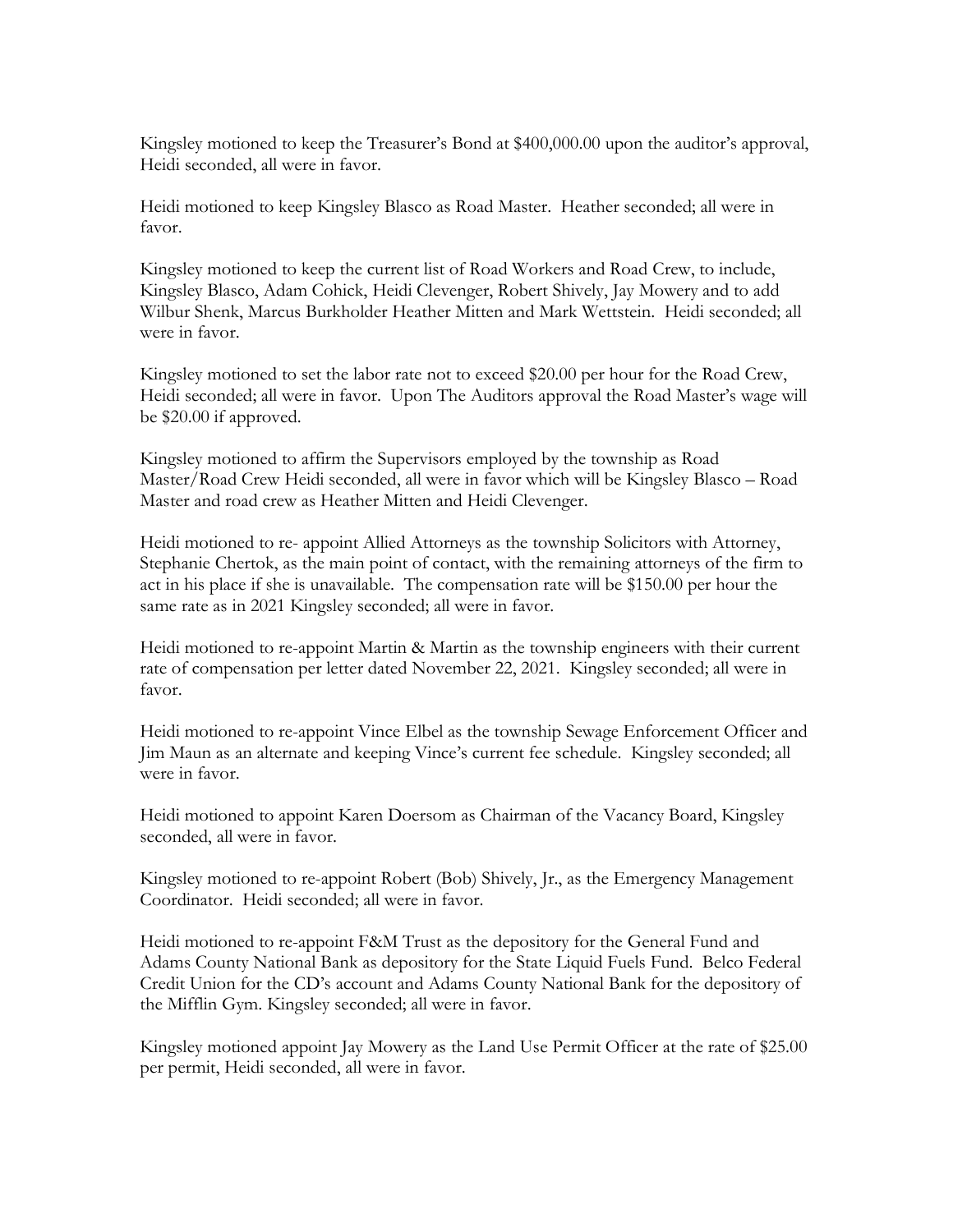Kingsley motioned to re-appoint Commonwealth Code Inspection Service and Pennsylvania Municipal Code Alliance as Inspection Officers. Heidi seconded; all were in favor.

Kingsley motioned to appoint Valerie as representative to the Cumberland County Tax Bureau and Heidi as alternate, Heidi seconded, all were in favor.

Kingsley motioned to appoint Valerie as the Open Record Representative, Heidi seconded, all were in favor.

Heidi motioned to establish meetings for the second Tuesday of each month at 7:00 pm., and to publish the information in the local newspapers. The meeting dates for 2022 are as follows: February 8, March 8, April 12, May 10, June 14, July 12, August 9, September 13, October 11, Monday November 7 because election day falls on the second Tuesday and December 13, 2022. Kingsley seconded; all were in favor.

Kingsley motioned to certify Bob Shively as delegate to the State Association's annual convention in Hershey. Heidi seconded; all were in favor.

The Re-organizational meeting was adjourned at 7:00pm.

## The regular January 3, 2022 monthly meeting was called to order at 7:00 pm by Kingsley Blasco.

Approval of Minutes: Heidi motioned to approve the December 14, 2021 minutes, Heather seconded, all were in favor.

Acceptance of Treasurer's Report: Heidi motioned to approve the December 14, 2021 treasurer's report, Kingsley seconded, all were in favor.

Visitors: Mark Wettstein, Todd Stought, Karen Doersom & Keith Doersom

Karen and Keith Doersom were Present to talk about the Township to look into getting a trash contract for the residents of Upper Mifflin Township. She gave a lot of useful information and after the Board listened to her, they decided they did not oppose the idea. Valerie is going to make some calls to South Hamprton and to see how to begin the process of contracting with a Waste Hauler. The Doersom also brought up about the stop signs at Woods and Mountain Road. They are concerned people are not stopping. Kingsley mentioned for Valerie to call Newville Police Department to see if they can help the township out with the situation, she will bring it back to the next Board meeting.

Todd Stought had no comments and was simply visiting.

## Correspondence:

Kingsley went over the correspondence and mentioned what was important and read the Christmas cards that were received.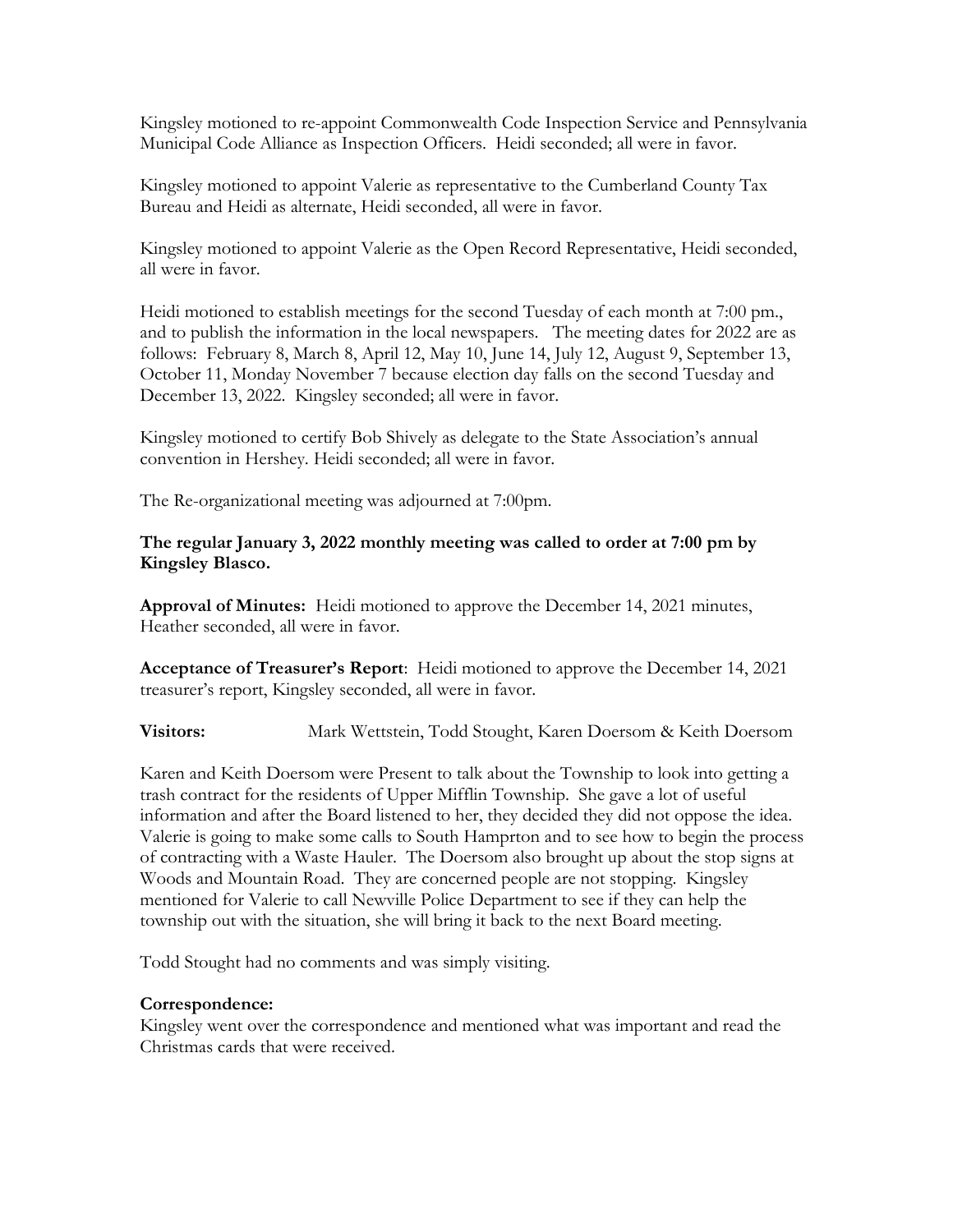## Gym:

The attorneys mentioned that we should contact our insurance company that handles the gym to see if there is anything in the new policy that will not be covered under the insurance and also advised that we should make an ordinance and they are willing to start the process of the ordinance. Valerie is going to contact the insurance company and forward the information to the attorneys.

## Old Business:

Valerie pointed out that there are still 11 people not in compliance with the 2021 Septic Pumping schedule. Valerie is going to double check to make sure that the list of people not pumped yet is correct and she will send the information to the lawyers so they can draft a letter and send it to them.

### New Business:

Valerie mentioned that she is going to send out the District 2 septic pumping letters are due in the year 2022

Kingsley talked about starting a paving project on Gameland Road. He would like it to be this year's project, Heid and Heather both agreed to start the process. Valerie is going to call Rick Levan to see what information he needs for the project to get the bid package started. They also talked about how they could receive additional monies for the project. The attorneys gave some advice on what they could do and they are going to check on some further information.

Kingsley made a motion for Resolution 22-1 to change the names on all of the banking paper work to Heidi Clevenger, Kingsley Blasco, Valerie Mowery & Heather Mitten removing Adam Cohick. Heidi seconded; all were in favor.

Kingsley made a motion to give a contribution to Newville Fire Co. \$10,00.00 for the year 2022 for their new water rescue unit, Heidi seconded; all were in favor.

#### Solicitor's Report:

The solicitors talked about their concerns under the Gym Business.

#### Road Master Report:

Kingsley reported that they did some snow plowing and that there was a new stop sign down that needed repair.

#### Permit Report:

There were 2 Land Use Applications, 2 Land Use Permits and 3 New Building Permits.

#### Emergency Mgmt.:

Bob gave his report and put a new grill and ladder on the new truck that they purchased and said the Firehouse banquet in Newville is going to be Saturday January 22 and Bob will be attending.